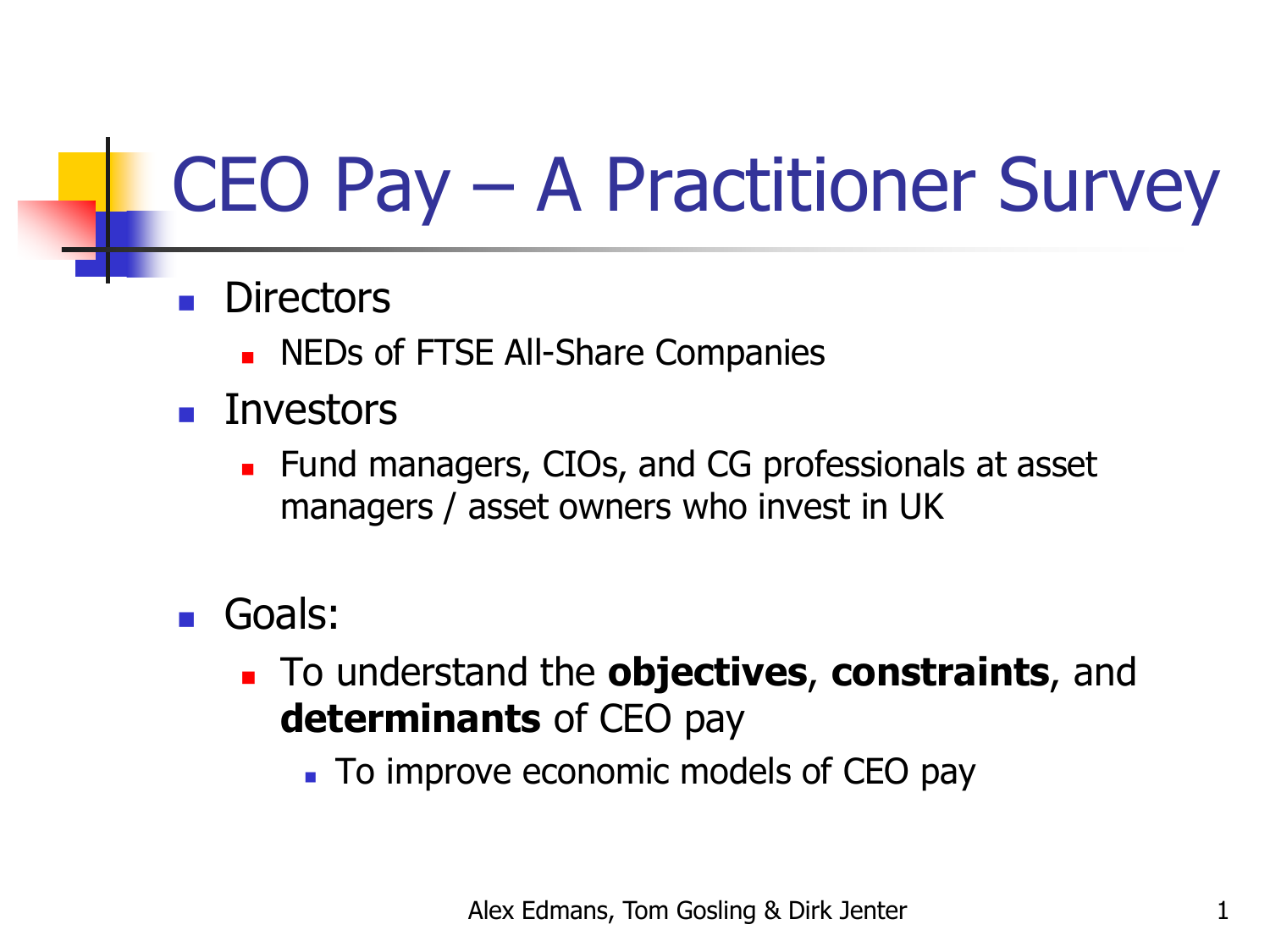## Diverging views

- Directors and investors disagree
	- Directors focused on attracting and retaining the right CEO
		- Lowering pay would demotivate and result in worse hiring
	- Investors most concerned about incentivizing CEOs
		- Believe pay is too high and could be reduced without much harm
- Agreement that minimizing pay is least important
- Directors view institutional investors as the main obstacle to setting optimal CEO pay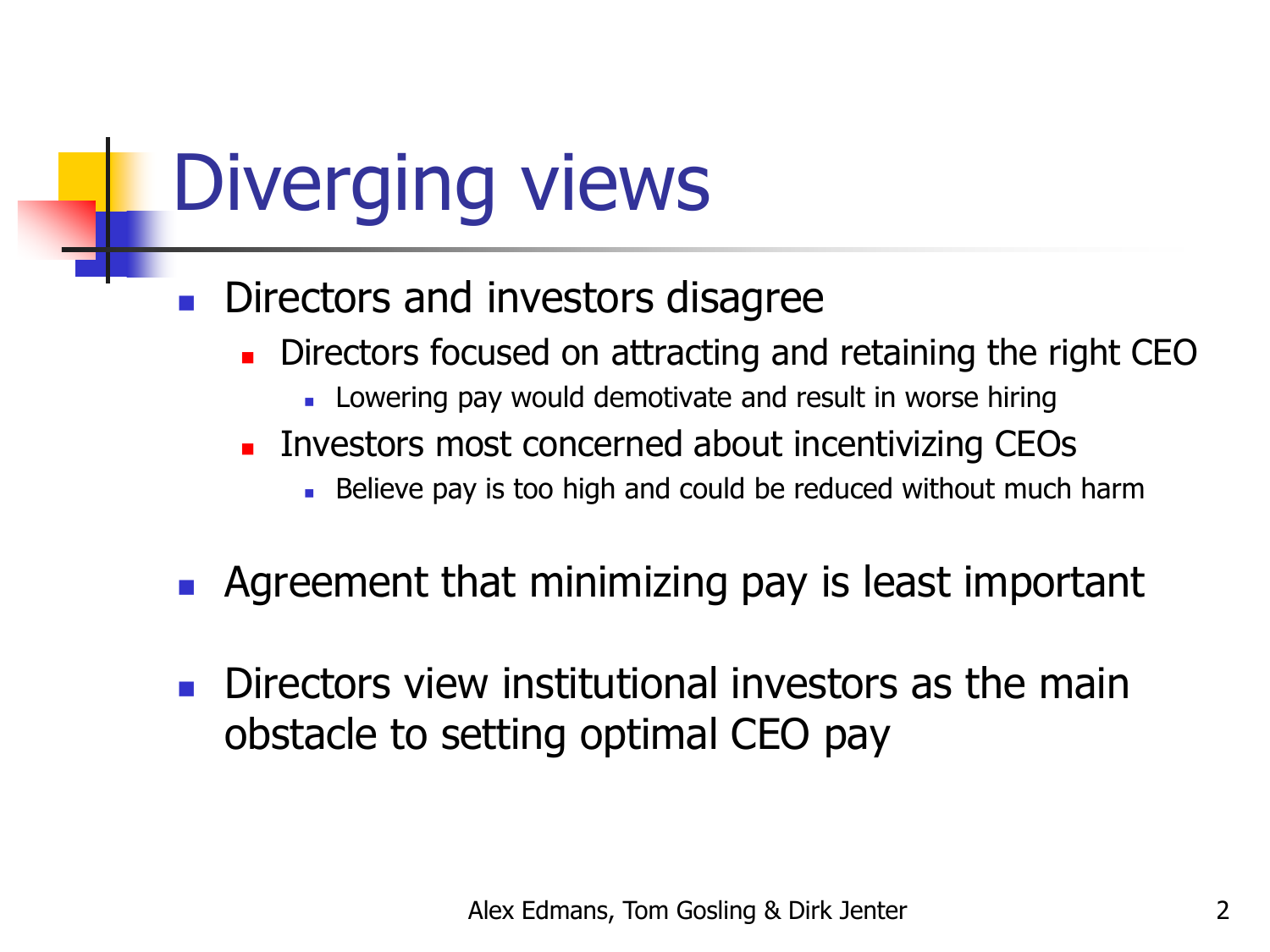## Directors' model of CEO behavior

■ CEOs expect to be paid "fairly"  $-$  what CEOs believe they deserve

 $\blacksquare$  If not  $\Rightarrow$  CEO demotivated, strained relationship with board

- What determines perception of fairness?
	- CEO pay at peer firms
		- "Why does she earn more than me?"
	- Firm performance
		- "Why I am not being rewarded?"